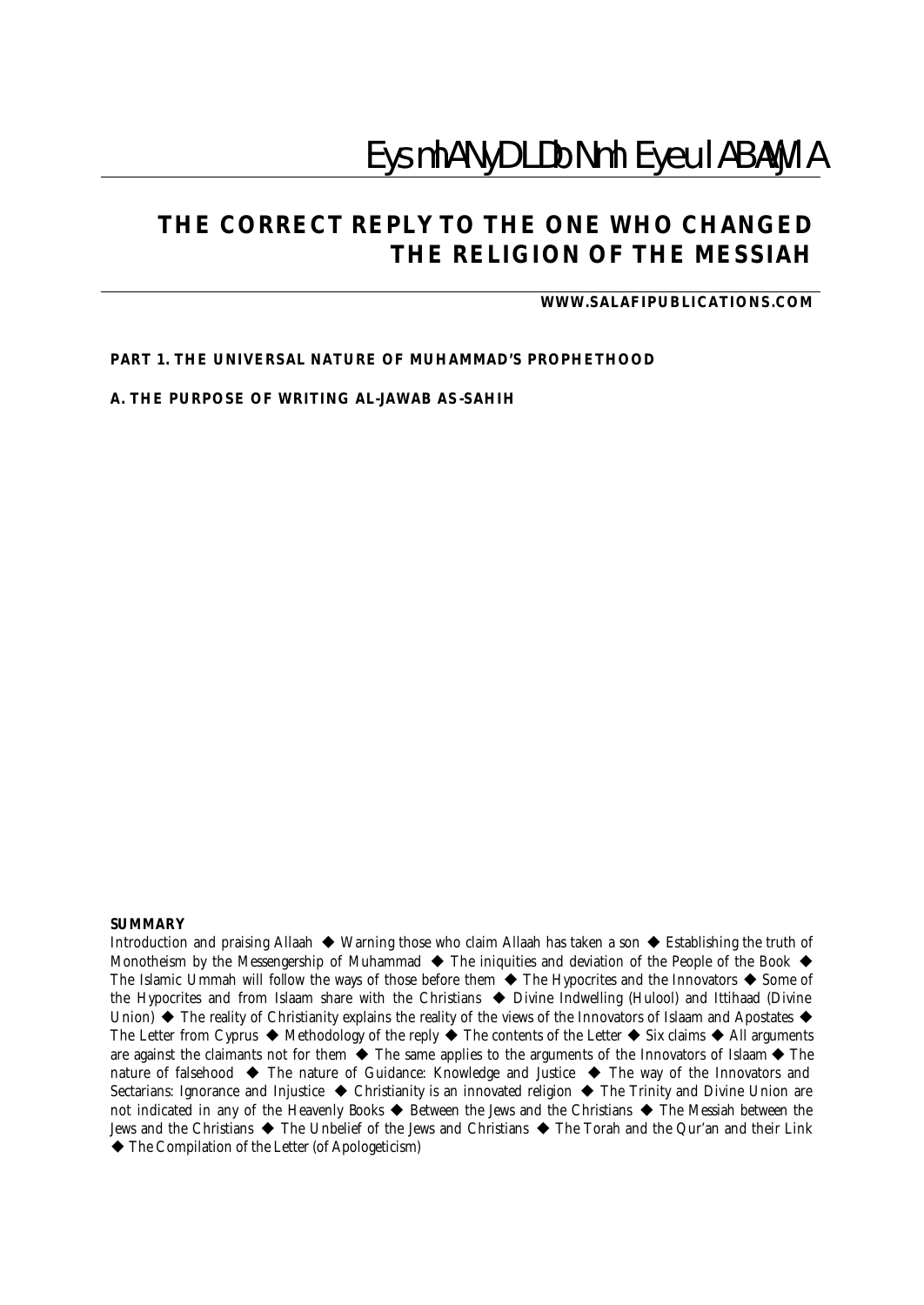# **SYNOPSIS**

The Christians had attempted to establish the truthfulness of their religion, at the hands of Paul of Antioch, the Bishop of Sidon, in a treatise entitled *The Eloquent and Renowned Treatise Proving the True Belief and the Upright Opinion.* This treatise reached a large number of the senior figureheads of Christendom of the time, all of whom praised it and held its contents to valid and truth.

The treatise attempts to establish six points, which include the claim that Muhammad was not sent to them but only the Pagan Arabs. Also, they claimed that Muhammad praised their religion. Similarly, that previous religions bear testimony to the tenets and beliefs that they hold, that Christ perfected religion and hence they are not in need of any new message, and that they are actually Monotheists.

The treatise was actually written after meetings with the intelligentsia and religious leaders of Christendom and summarises what various Christians in all the corners of the globe, in their varying colours and languages have agreed upon concerning the status of Muhammad.

In truth, the arguments they have adduced are in fact against them, not for them. As the story unfolds, it becomes evident that the Christian religion is innovated and paganistic in essence. Some of what the Innovators and Apostates from Islaam fell into has parallels to that which the Christians fell into, and hence understanding the true nature of Christianity helps in understanding the true nature of the misguidance of the Innovators and the disbelief of the Apostates.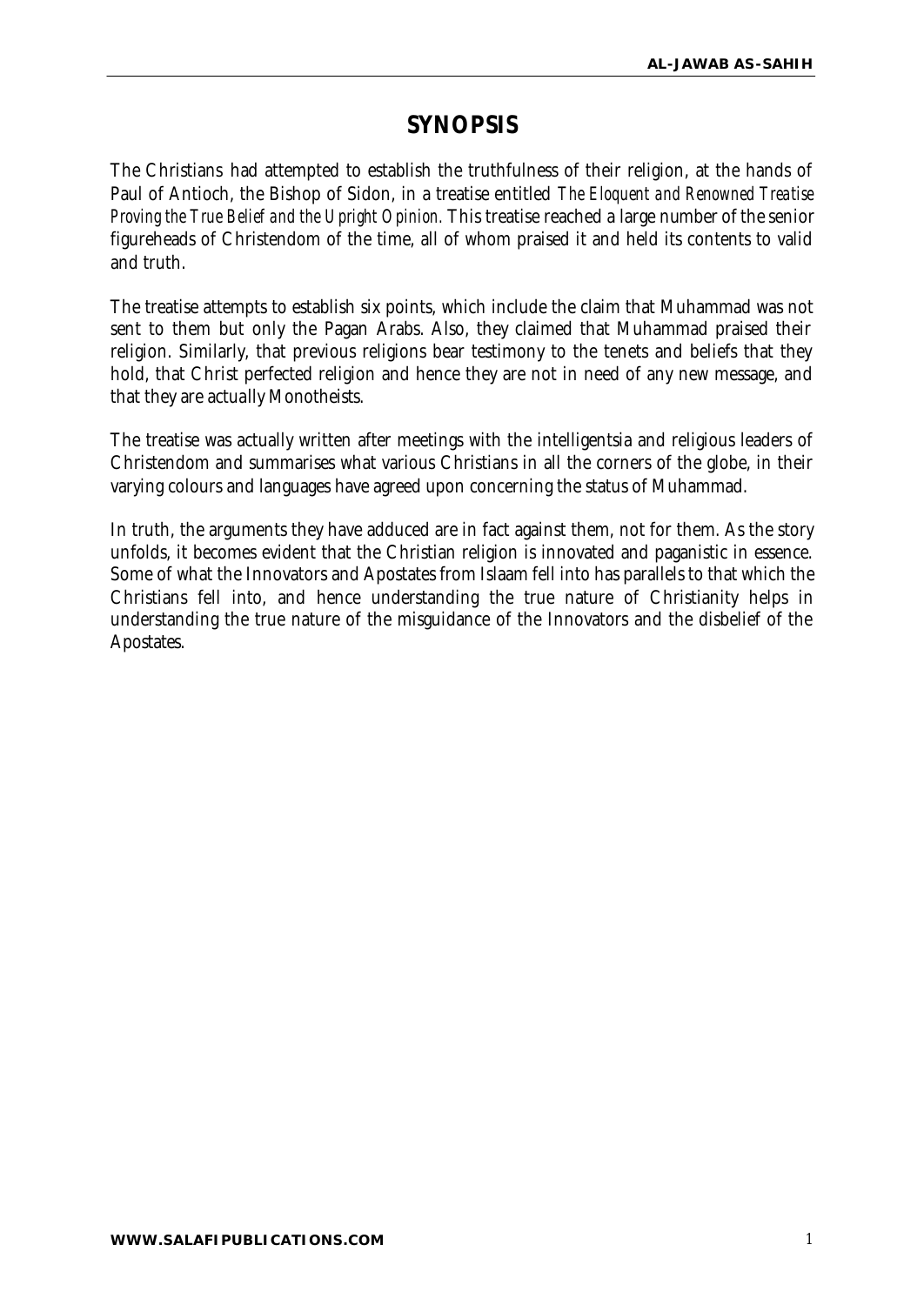# **A. THE PURPOSE OF WRITING AL-JAWAB AS-SAHIH**

There is none worthy of worship but Allaah, and Muhammad is the messenger of Allaah. Praise to Allaah, the Lord of the universe, the Merciful, the Compassionate, the Master of the Day of Judgement. Praise to Allaah who created the heavens and the earth and made the darkness light. Those who disbelieve in their Lord wander astray.

Praise to Allaah who did not take a son, who has no partner in governance, nor has any associate from lower creation whom he has exalted in greatness. Praise to Allaah who sent down upon His servant the Book, and did not permit any deviation in it, but established it in order to warn of a severe chastisement from Him, to make the believers who do good works rejoice so that for them there would be a fine reward. And to warn those who say that Allaah has taken a son. They have no knowledge of that, nor did their forefathers; dreadful is the word that goes forth from their tongues. In any case, what they speak is but a lie:

**"All the praises and thanks be to Allah, Who has sent down to His slave (Muhammad) the Book (the Qur'an), and has not placed therein any crookedness. (He has made it) Straight to give warning (to the disbelievers) of a severe punishment from Him, and to give glad tidings to the believers (in the Oneness of Allah Islamic Monotheism), who work righteous deeds, that they shall have a fair reward (i.e. Paradise). They shall abide therein forever. And to warn those (Jews, Christians, and pagans) who say, "Allah has begotten a son (or offspring or children)." No knowledge have they of such a thing, nor had their fathers. Mighty is the word that comes out of their mouths [i.e. He begot (took) sons and daughters]. They utter nothing but a lie."(18:1-5)**

As for what follows (*ammaa ba'd*); Allaah, may He be blessed and exalted! Made Muhammad the Seal of the Prophets, and perfected His religion for him and for his community. He sent him during an interval between the messengers, at a time when unbelief was manifest and the [correct] paths blotted out. Through him He gave life to the characteristics of faith which had been studied. By him he restrained the people of idolatry, unbelief and doubt from their service of idols, fires and crosses. By him He conquered the unbelievers of the People of the Book - the people of idolatry and doubt - and he erected the lighthouse of His religion which pleased Him.

Through him He celebrated the memory of His servants whom He chose. He elected him, and by him He manifested what the People of the Book had kept hidden. Through him He showed where they had gone astray from the correct path. By him He confirmed the trustworthiness of the Torah, the Psalms and the Gospel. In him He

**Introduction and praising Allaah**

## **Warning those who claim Allaah has taken a son**

**Establishing the truth of Monotheism by the Messengership of Muhammad**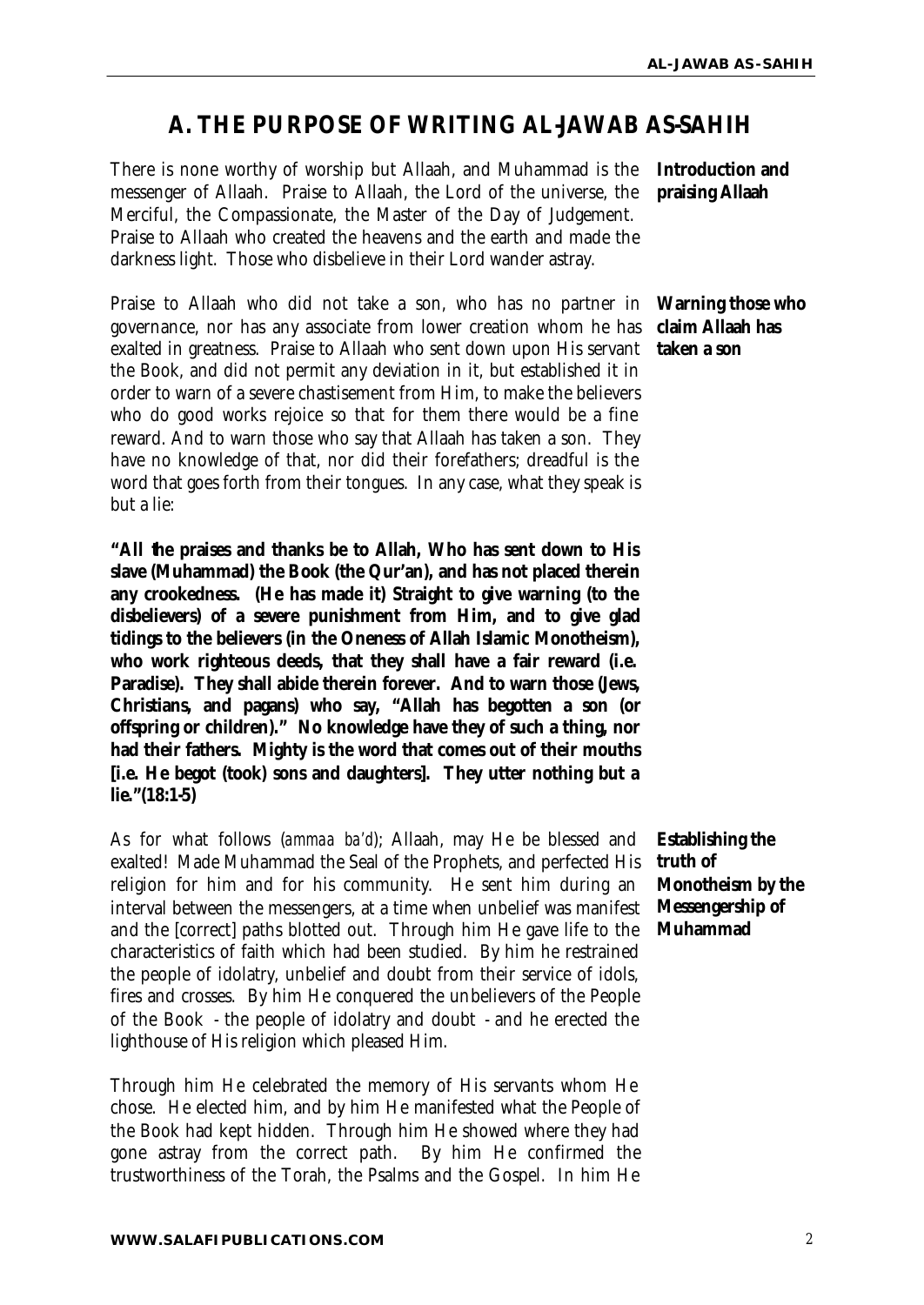disclosed what was not true in them by way of the falsity of corruption and replacement.

For that which Allaah censured the Jews and Christians in His Book like their rejecting the truth which is opposed to their whim; their being too proud to receive it; their envying and harming its people; their adopting the way of error, miserliness, cowardice and harshness of heart; their describing Almighty Allaah in terms similar to the faults and failings of creatures; their denial of that [Book] in which He described Himself in which no creature resembles Him; their going to excess concerning the prophets and holy men, making such persons share in the worship due the Lord of the universe; their notion of divine indwelling (*hulul*) and divine union (*ittihad*) which makes a created servant become the Lord of the universe; their departing in works of religion from the legal traditions (*shari'ah*) of the prophets and messengers; their acting in religion simply from whim (hawa), intuition (*dhawq*), or ecstasy (*wajd*) in their hearts rather than following the knowledge which Allaah handed down in His clear book; their taking their great scholars and worshipers as lords whom they follow in the religion which they have introduced in opposition to that of the prophets (9:31); their opposing what is known by sound reason and correct tradition with what they think comes from divine revelations (*altanazzulat al-ilahiyya*) and holy inspirations (*al-futuhat al-qudsiyya*), although they actually stem from the whispering of the Accursed One so that someone who accepts them is among those about whom Allaah spoke (67:10; 7:129); and other kinds of innovations and errors for which Allaah censured the people of the Two Books - all that is what Allaah warned his chosen community about. He made all that befall them a lesson for those who can understand.

The prophet disclosed that the occurrence of these things must befall some of this {Islamic} community, although he had disclosed that in his community there would remain a group established in truth whose enemies and deserters could never harm even until the arrival of the Hour. He taught that his community would not agree upon an error, nor would those of other religious bodies outside it defeat this community; rather it would remain manifest and triumphant, following its rightly guided, triumphant prophet. However, in its midst there must be those who follow the traditions (*sunan*) of the Jews, Christians, Byzantines and Magians. It is reported in the collections of sound hadith reports from Abu Hurayrah that the Prophet said:

**"You will follow the traditions of those who came before you exactly so that were they to enter a bear's den, then you would enter it." They said, "O messenger of Allaah, the Jews and the Christians?" He said, "Who else."** 

It is also in the collections of reports from Abu Sa'id that the Prophet

**The iniquities and deviation of the People of the Book**

**The Islamic Ummah will follow the ways of those before them**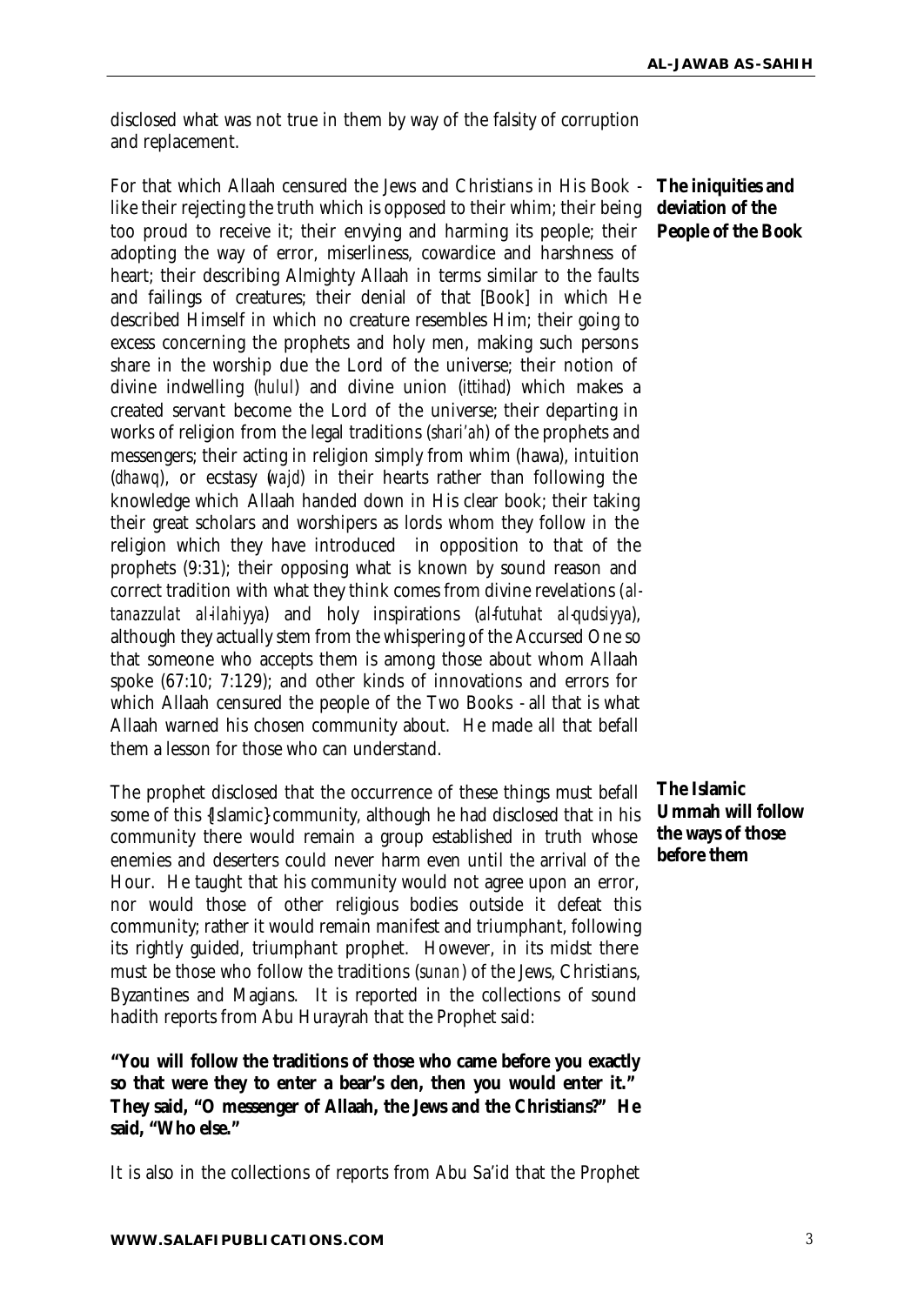said:

### **"My community will take up the way of acting of the peoples before them, inch by inch, foot by foot." They said, "O Prophet of Allaah, Persians and Romans?" He said, "From what other people than them?"**

Among those who outwardly profess Islam there are hypocrites and those hypocrites are in the process of attaining the lowest portion of the Fire, below Jews and Christians. Thus, that for which Allaah censured Jews and Christians may be found among the hypocrites associated with Islam. They are those who outwardly profess faith in all that the Messenger brought, but secretly are opposed to that - like the renegades (*malahida*) and the Batinis. How much more will this be in the case with those among them who openly manifest godlessness (*al-ilhad*).

Some of that is found among the innovators who, although they profess the generality of the message of the Prophet both inwardly and outwardly, are in confusion about the same things which are confused among the hypocrites. Thus they follow what is doubtful and depart from the solid path, like the Khajarites and other sectarians like them.

The Christians, on [the matter of] the attributes of Allaah and His union with creatures, fall into error in which many of these [innovators] share. Among the renegades [from Islam] there are those who are in greater error than the Christians. Divine indwelling (*al-hulul*) and union (*al-ittihad*) is of two kinds, universal and particular. Universal *hulul* and *ittihad* is like those who say, "Allaah in His essence has taken residence in every place," or "His existence is the very existence of creatures."

The particularised form is like [the belief of] those who claim divine indwelling and union for a member of the family of the Prophet - like 'Ali and others - such as the Nusayriyya and people like that. Or it is like those who attach themselves to the descendants of the Prophet such as al-Hakim - as do Druzes and people like them, or like someone who believes these things about one of the Sufi masters - the followers of Al-Hallaj and people like them.

Whoever says that Allaah has taken residence in or united with some one of the Companions or relatives [of the Prophet] or one of the shaykhs is in this respect more unbelieving than Christians, who hold for divine union and indwelling in Christ, for Christ is superior to all these others. Whoever holds for a universal and union has fallen into error more universal than that of Christians. This is the case also for someone who holds for the eternity of the souls of human beings, or their deeds, their speech, their sounds, the materials of writings or anything like that. In his holding this, someone has a portion of the view of Christians.

**The Hypocrites and the Innovators u Some of the Hypocrites and Innovators of Islaam share with the Christians**

**Divine Indwelling (Hulool) and Ittihaad (Divine Union)**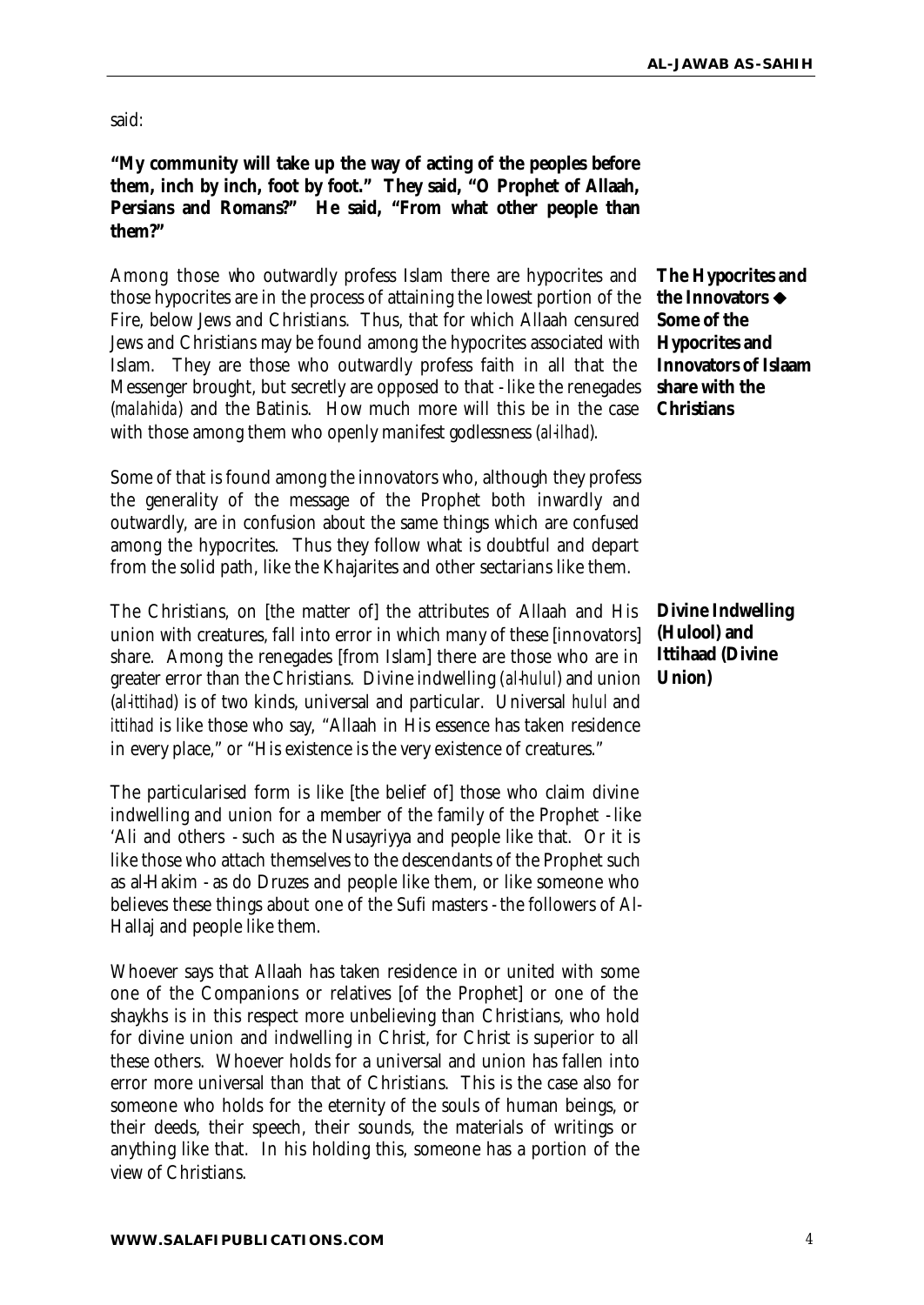Through an understanding of the real nature of the religion of the Christians and its falsity one can also know the falsity of those views which resemble theirs - that is, the views of the perpetrators of apostasy and innovation. When the light of faith and the Qur'an arrives, Allaah destroys that which opposes Him. He said, "Truth has come and falsehood has vanished away. Falsehood is ever bound to vanish" (17:81). Allaah has made clear the good and superior qualities of truth, for which reason He established it as true.

One of the reasons we treat this religion and its appearance is that a letter arrived from Cyprus in which there is an argument for the religion of the Christians. In it the scholars (*'ulama'*) of their religion as well as the eminent persons (*fudala'*) of their church. Ancient and modern, plead their case with religious and intellectual arguments; thus it demands that we mentioned by way of answer the final conclusions to which [their arguments] lead and that we make clear their straying from what is correct, in order that thinking people may benefit thereby, and that the Balance (*al-Mizan*) and the Book with which Allaah sent His messengers may prevail.

I will include the exact wording of what they have stated, chapter by chapter, and following each chapter I will mention in response the primary and secondary arguments that pertain to it, both joining argument and settling it. That which they state in this book is the basic support upon which their scholars depend, both in our time and in the previous ages, although some of them may elaborate further than others depending upon the situation. We have found them making use of this treatise before now, their scholars' hand it down among themselves, and old copies of it still exist.

It is attributed to Paul of Antioch, the monk, bishop of Sidon. He wrote it to one of his friends, and had previously written works about the supremacy of Christianity. He stated that when he travelled to the land of Byzantium and Constantinople, to the country of Amalfi, and to some of the districts of northern Europe and Rome, he met with the leaders of the people of that religion and conferred with their finest scholars. They thought highly of this letter which he called *The Eloquent and Renowned Treatise Proving the True Belief and the Upright Opinion.*

The contents of this letter are in six chapters.

1) Their claim that Muhammad was not sent to them, but rather to the Arabs of the Jahiliyya, and that this is indicated by what is in the Qur'an and also proven by reason.

2) Their claim that Muhammad in the Qur'an extolled the religion they followed, and his praise for it is something which obligates them to

**The reality of Christianity explains the reality of the views of the Innovators of Islaam and Apostates**

**The Letter from Cyprus**

#### **Methodology of the reply**

#### **The contents of the**  Letter  $\triangle$  Six claims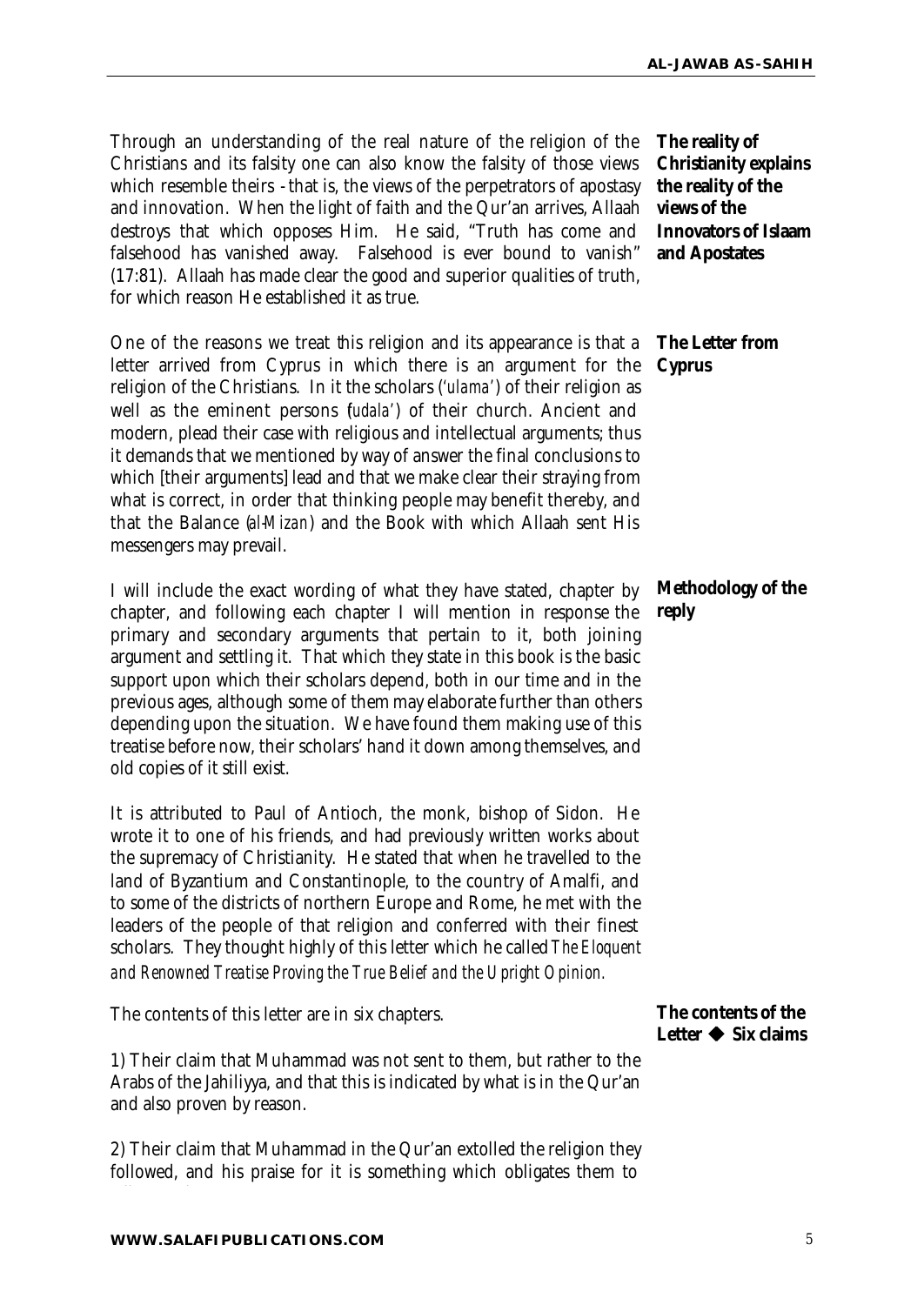adhere to it.

3) Their claim that the message of the preceding prophets, like the Torah, the Psalms, the Gospel and other messages than these, bear witness to their religion in that what they hold concerning the divine hypostases, the trinity, divine unions and other matters is true and correct. They must firmly adhere to it. Since divine religion (*shar'*) extols rather than opposes it [their belief] and reason does not object to it, it is not permissible for them to renounce it.

4) [Their claim] that their professing that [religion] is reasonable, that what they hold concerning the trinity is demonstrable by rational argumentation and that revealed religion is in agreement with its *principles (al-usul*).

5) Their claim that they are monotheist, excusing what they say in such expressions as those of the divine hypostases which manifest a multiplicity of gods by holding that those are of the same type as the texts among Muslims in which anthropomorphism (*al-tashbih*) and corporality (*al-tajsim*) are evident.

6) [Their claim] that Christ came after Moses bringing the final limit of perfection; there is no need, after the end point has been reached, for an additional divine law beyond the [ultimate] goal. Rather, what comes after that is unacceptable as a religion.

We will show - to Allaah be praised and strength - that all which they adduce as religious argument, whether from the Qur'an or from the books preceding the Qur'an, as well as reason itself is an argument, not for them, but against them. The generality of what they produce as arguments from the prophetic texts and from what is reasonable is in itself a proof against them and manifests the corrupt nature of their teaching, as do other prophetic texts and the criteria formed by rational standards of proof.

This is the case with most of what the innovators (*ahl al-bida*) call upon as proof in the books of Allaah. In those texts there is that which clearly shows that no argument for them can be found in the books; rather, the texts themselves are a proof against them. Such matters have been stated in the refutation of the innovators, the sectarians and others affiliated with Islam *(ahl al-qibla*). Generally they only deal in obscure expressions to which they cling obstinately and in which they suppose there is proof. To these things they add whatever is connected with their whims while they avoid clear cut, direct and unambiguous expressions.

This is the state of all people of falsehood, as Allaah said: "They follow but a guess and that which they themselves desire. And now the **The nature of falsehood**

## **All arguments are against the claimants not for them**

**The same applies to the arguments of the Innovators of Islaam**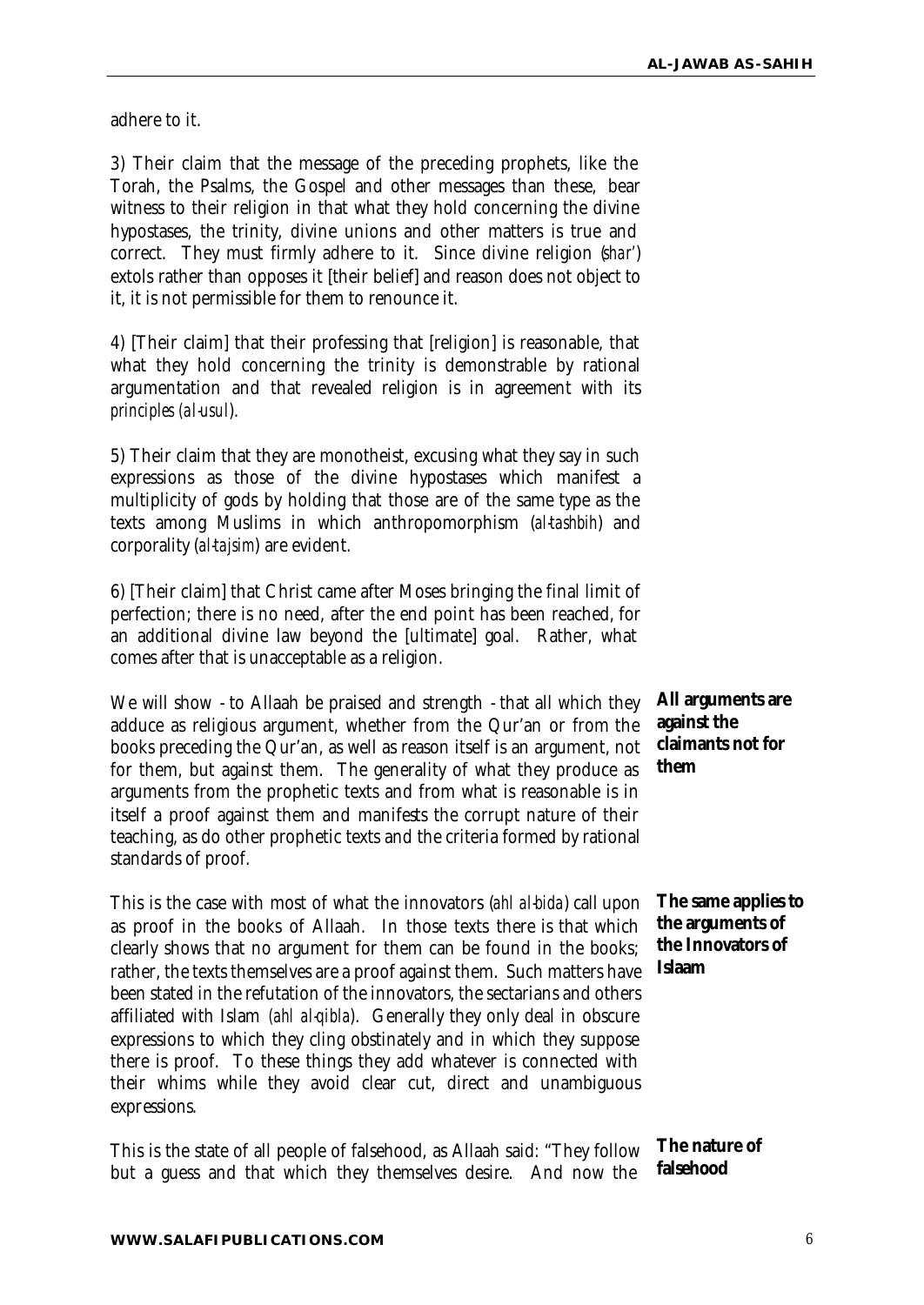guidance from their Lord has come to them" (52:23). They are in ignorance and wrongdoing (33:72-73), but believers are those whom Allaah has absolved from ignorance and wrongdoing. They are the followers of the prophets, for the prophets were sent with knowledge and justice (48:28). Allaah has disclosed that he [the Prophet] was not erring and ignorant, nor straying and following whims. He did not speak from whim, but only spoke the revelation handed down to him by Allaah (53:1-4).

Guidance contains beneficial language, and the religion of truth **The nature of**  includes right action and is based on justice (57:25). The basis of uprightness (*al-'adl*) in the truth about Allaah is the worship of Allaah alone, allowing no one else to share in that worship. As Luqman told his son, "*Shirk* is great wrongdoing" (31:13).

In the collections of sound hadith it is reported from 'Abd Allah Ibn Mas'ud that when the verse "Those who believe and have not obscured their faith by wrongdoing" (6:82) was revealed, it bothered some of the companions of the Messenger, and they asked, "Which of us has not ourselves done wrong?" The Messenger answered, "It is not as you think; it [the wrongdoing] only means *shirk*. Have you not heard the saying of the upright servant, '*Shirk* is great wrongdoing?'"

Whenever the followers of the prophets - who are the people of knowledge and justice - have been in discussion with unbelievers and innovators, the statements of the people of Islam and the sunna have always proceeded from knowledge and justice, not from guesswork and what their own minds imagine. The Prophet has said about this:

**"The judges are three - two judges in the Fire and one judge in the Garden. The man with the knowledge of the truth who has judged in opposition to it is in the Fire, as is he who judged people through ignorance."**

Abu Dawud and others have related this report.

If he, who judged among people in matters of property, homicide and honour without being knowledgeable and impartial is consigned to the Fire, how much more so will he be who passes judgement on sects and religions, on the principles of faith, on divine affairs and universal questions, with neither knowledge, nor fairness? Yet this is the situation of the innovators and sectarians who cling tightly to doubtful obscurities while they claim clear and accurate judgements from the texts of the prophets. They cling to the common factor that is apparently the same in analogies and opinions, but do not pay attention to the differences [among them], which prevent their being connected together and regarded as the same. This is like the situation of the unbelievers and the rest of the innovators and sectarians who make the

**Guidance: Knowledge and Justice**

**The way of the Innovators and Sectarians: Ignorance and Injustice**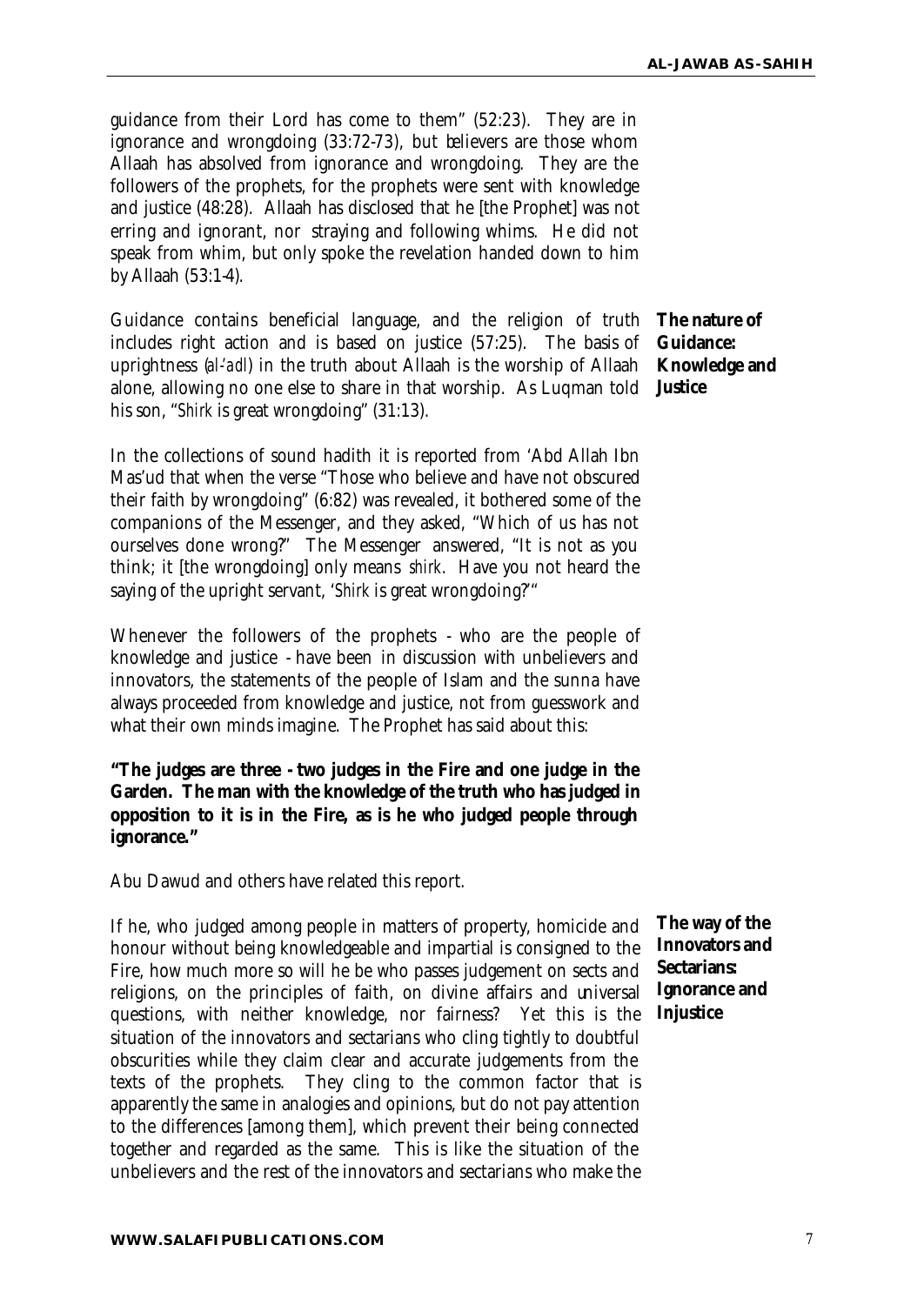creature resemble the Creator, and the Creator the creature. They have coined an evil similitude about Allaah and a contemptible opinion.

The false religion of Christians is nothing but an innovated religion that they invented after the time of Christ and by which they changed the religion of Christ. Not only that, they strayed away from the law (*shari'ah*) of Christ to what they innovated. Then, when Allaah sent Muhammad, they rejected him. Thus their unbelief and error came to be of two aspects - that of changing the religion of the first messenger and of rejecting the second messenger. It is like the unbelief of the Jews who changed the legal prescriptions of the Torah before Allaah's sending Christ, and then they rejected Christ.

We will show, Allaah willing, that what the Christians hold by way of the trinity and [divine] union has not been indicated by anything in the books of Allaah - neither by the Gospel nor by any other. Rather, they all indicated what is contradictory to that. Neither has reason indicated that; rather, sound reason - as well as the texts of the prophets - have indicated the contrary of that. Similarly, [we will show] that the generality of the laws of their religion were invented and innovated, and were not legislated by Christ.

Their rejection of Muhammad is their form of unbelief that is evident to every Muslim, like the Jews' rejection of Christ. The Christians' unbelief is more profound than that of the Jews, although they have gone to great lengths to pronounce the Jews unbelievers. They are far more deserving of being declared unbelievers than are the Jews. The Jews claimed that Christ was a lying magician, and even said that he was the child of fornication. The Christians claim that he is Allaah who created the first and the last, and that he is judge of the Day of Judgement. The two peoples have thus gone to the limits of contradiction and mutual opposition and antithesis. Each group condemns the others on matters for which [the condemnation] is usually deserved (2:113).

Muhammad Ibn Ishaq stated from Muhammad Ibn Abi Muhammad, the mawla of Zayd Ibn Thabit, from 'Ikrima or Sa'id Ibn Jubayr, from Ibn Abbas that when the delegation of Christians from Najran came to the Messenger some Jewish rabbis approached them and they all argued in the presence of the Messenger. Rabi' Ibn Harmala said "You don't have anything [of truth]," and he disbelieved in both Jesus and the Gospel. One of the Christians from Najran said to the Jews, "You don't have anything [of truth]," and he rejected the prophethood of Moses and disbelieved in the Torah. Then Allaah sent down the verse in which He says about the two peoples, "The Jews say that the Christians follow nothing, yet both are readers of the scripture" (2:113). He [Muhammad] said, "Each reads in his book the confirmation of that whereby he disbelieves." That is, the Jews reject Jesus, although they

#### **Christianity is an innovated religion**

**The Trinity and Divine Union are not indicated in any of the Heavenly Books**

**Between the Jews and the Christians**  ◆ The Messiah **between the Jews and the Christians**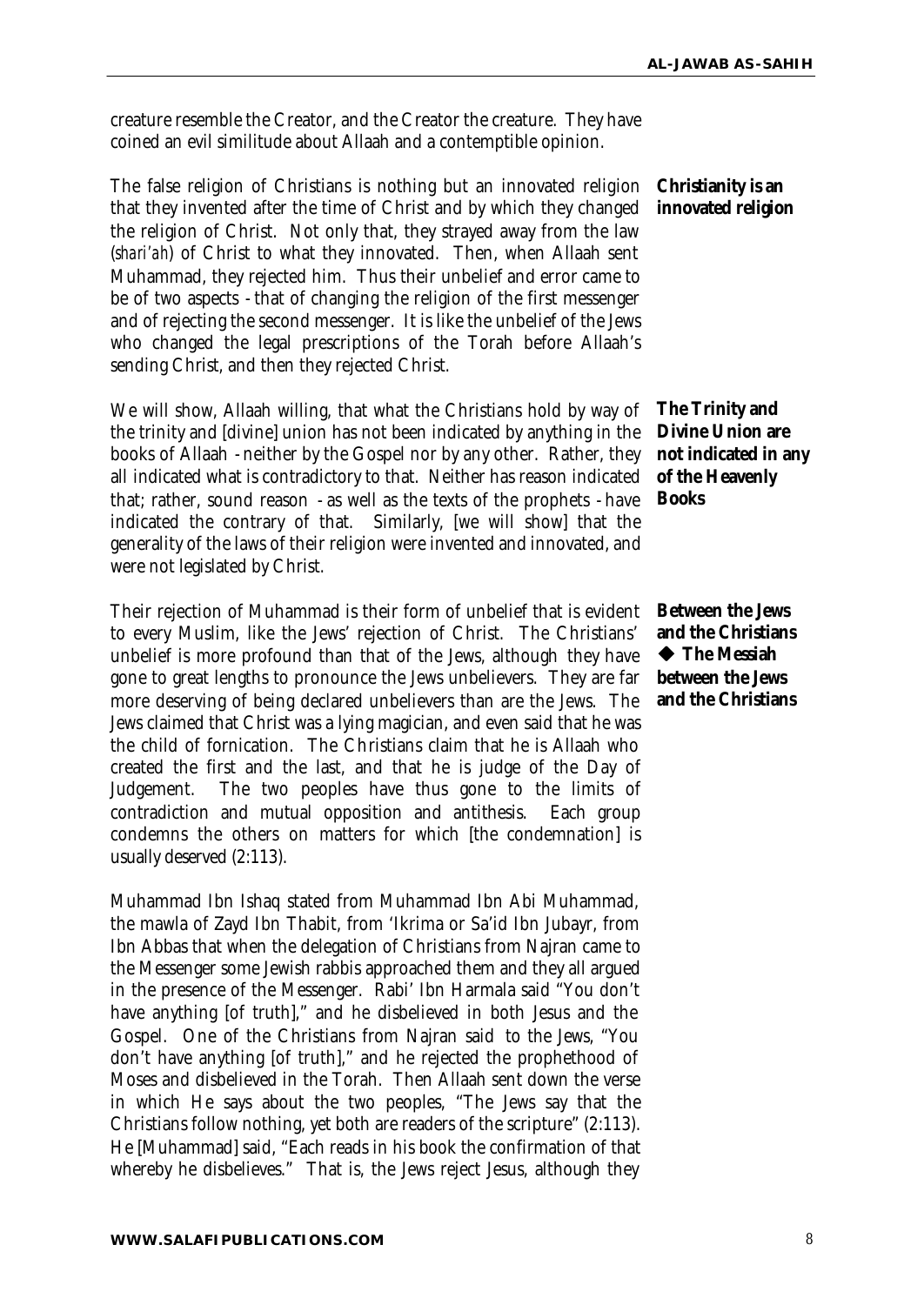have the Torah in which there is confirmation of Jesus that Allaah placed on the tongue of Moses. In the Gospel there is the answer of Jesus confirming Moses and that which he brought in the Torah. Each group rejects what its opponent's holds.

Qatada said that when the Jews said, "The Christians follow nothing," he [Muhammad] said, "Yes, the earliest Christians followed something but then they innovated and split into sects." When the Christians said that the Jews follow nothing, he said "Yes the early Jews followed something but they innovated and split into sects." Thus the Jews reject the religion of the Christians and say "They follow nothing," while the Christians reject all of that by which the Jews are distinguished from them, even the things legislated in the Torah which Christ did not abrogate but commanded them to perform. The Jews reject most of that by which the Christians are distinguished from them, so that they even rejected the truth that Jesus brought.

Although the Christians went to excess in pronouncing *takfir* upon the Jews and transgressed beyond the proper limits by the excess and error which they innovated, nevertheless, there is no doubt that the Jews became unbelievers when they rejected Christ (3:55; 61:14). The unbelief of Christians in rejecting Muhammad and in opposing Muslims is greater than the unbelief of the Jews in simply rejecting Christ. Christ only abrogated a little of the legislation of the Torah, and the rest of his law referred back to it. The greater part of the religion of Christians, however, they invented after [the time of] Christ. Thus in the Jews' simple rejection of Christ there was no opposition to the law, as there *was* when the Christians rejected Muhammad who brought an independent Book from Allaah, none of whose legislation was a mere reiteration of another law (29:51).

The Qur'an, although it is greater than the Torah, is of similar origin, and for this reason learned men among the Christians used to consider Moses and Muhammad together. The king of the Christians, the Negus, said upon hearing the Qur'an, "The spirit which visited Moses has come upon you." Similarly, Waraqa Ibn Nawfal, who was one of the educated Christian Arabs, said upon hearing the teaching of the Prophet, "This and that which Moses brought were taken from the niche."

Similarly, Allaah Himself has linked the Torah and the Qur'an:

**"But when there came to them the Truth from our presence, they said: 'Why is he not given the like of what was given to Moses?' Did they not disbelieve in that which was given to Moses of old? They say: 'Two magics that support each other.'" (28:48)**

"Two magics," that is, the Torah and the Qur'an, and in another

**The Unbelief of the Jews and Christians**

#### **The Torah and the Qur'an and their Link**